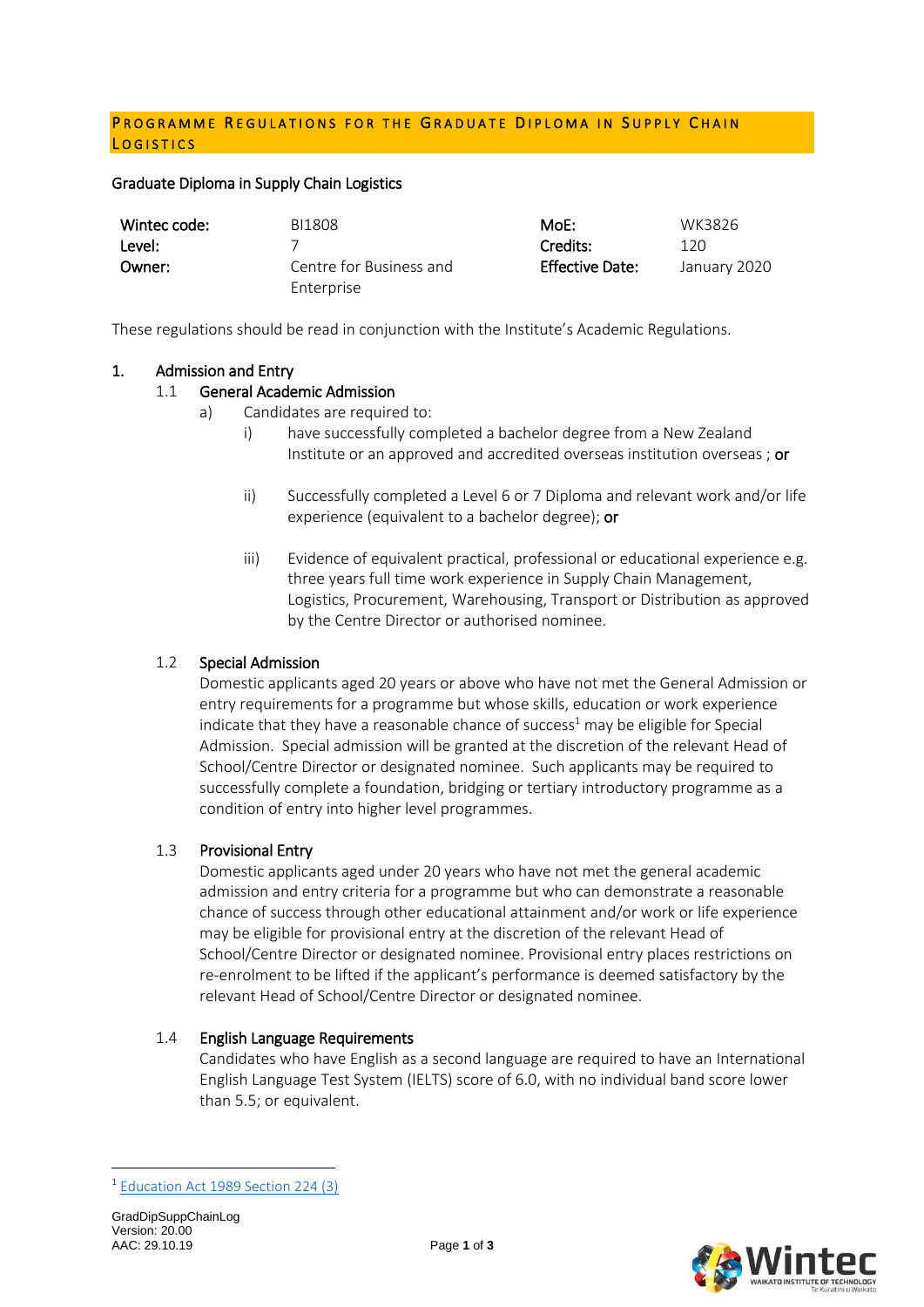# 2. Transfer of Credit

- 2.1 Transfer of credit will not normally be considered for this programme.
- 2.2 In exceptional circumstances, any consideration for a transfer of credit will be at the discretion of the Programme Committee, and will not exceed 25% of the programme; and
- 2.3 Any such consideration for ToC should be made no later than two weeks before the start of this programme to allow for individual programmes of study to take any granted ToC into account.

## 3. Programme Requirements

- 3.1 Every candidate for the Graduate Diploma in Supply Chain Logistics shall to the satisfaction of the Academic Board follow a programme of study for a period of normally not less than one year.
- 3.2 Each candidate's programme of study shall comprise of all the compulsory modules listed in Section 6 of these regulations, totalling 120 credits.
- 3.3 Candidates must achieve a minimum result of 40% in the final examination or nominated assessment/s of each module. They must also achieve a minimum C grade pass overall from all assessments to receive a passing grade for the module.

## 4. Completion of the Programme

4.1 A candidate may take up to two years to complete this programme, unless an extension is granted by special permission of the Centre Director or authorised nominee.

## 5. Award of the Qualification

5.1 Candidates who successfully complete the programme requirements as specified in Section 3 of these regulations will receive the award of the Graduate Diploma in Supply Chain Logistics (Level 7).

| <b>Module</b><br>Code | Module Name                                       | Level          | <b>Credits</b> | <b>Pre-Requisites</b>                                                                                                                                         | $Co-$<br>Requisites |
|-----------------------|---------------------------------------------------|----------------|----------------|---------------------------------------------------------------------------------------------------------------------------------------------------------------|---------------------|
| <b>BIBM672</b>        | <b>Operations Management</b>                      | 6              | 15             |                                                                                                                                                               |                     |
| <b>BIBM673</b>        | Project Management                                | 6              | 15             |                                                                                                                                                               |                     |
| <b>BIBM685</b>        | E-Commerce                                        | 6              | 15             |                                                                                                                                                               |                     |
| <b>BIBM770</b>        | Resource Integration<br>Management                | 7              | 15             | Students<br>must<br>complete and pass at<br>least two (2) level 6<br>modules related to<br>their<br>major,<br><b>OR</b><br>equivalent knowledge<br>and skills |                     |
| <b>BIBM777</b>        | Contemporary Issues in Supply<br>Chain Management | 7              | 15             | Students<br>must<br>complete and pass at<br>least two (2) level 6<br>modules related to<br>their<br>major,<br><b>OR</b><br>equivalent knowledge<br>and skills |                     |
| <b>BIBM787</b>        | Professional Practice for Business<br>Research    | $\overline{7}$ | 15             |                                                                                                                                                               |                     |

## 6. Schedule of Compulsory Modules